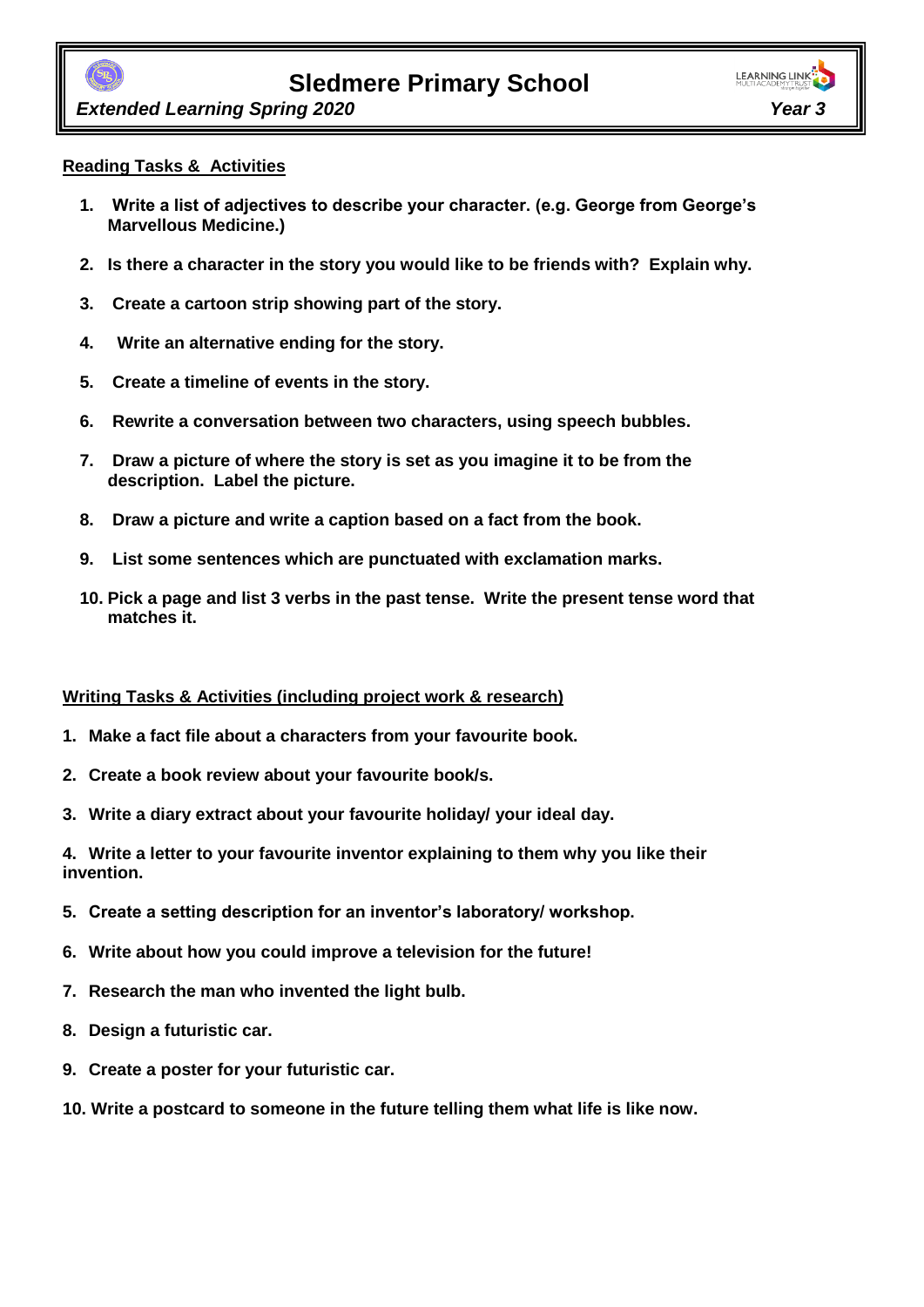#### **Number Tasks & Activities (number bonds and timetables)**

- **1. Write the number bonds to 10 then 20 using addition and subtraction.**
- **2. Write out the times tables for 2, 3, 4, 5, 8 and 10.**
- **3. Write out the division for 2, 3, 4, 5, 8 and 10.**
- **4. Complete the following questions below:**



#### **Useful websites:**

<https://www.topmarks.co.uk/maths-games/hit-the-button>

<https://mathsframe.co.uk/en/resources/resource/504/Super-Maths-Bowling-Multiplication>

#### <https://ttrockstars.com/>

| <b>Book C Test 18</b>                                |                                                   | <b>Weekly Written Arithmetic Questions</b> |
|------------------------------------------------------|---------------------------------------------------|--------------------------------------------|
| $14 + 7 =$                                           | $\bullet$ 426 + 7 =                               | $\bullet$ 34 + 269 =                       |
| $\begin{bmatrix} 2 & 6 \\ 6 & -1 \end{bmatrix}$ = 16 | $\bullet$ 374 + 30 =                              | $\bullet$ 84 - 37 =                        |
| $9x4=$                                               | $216 + 300 =$                                     | $\bullet$ 471 – 176 =                      |
| $-4 = 10$                                            | $\begin{bmatrix} 3 & 5/7 - 1/7 = 1 \end{bmatrix}$ | $\bullet$ 3 x 18 =                         |
| $20 + 73 =$                                          | $\frac{6}{263-8}$                                 | $\bigotimes$ $\frac{1}{2}$ of 14 =         |
| $x 5 = 50$                                           | $384 - 40 =$                                      | $\bullet$ 236 + 217 =                      |
| $30 \div 5 =$                                        | $\bullet$ 871 – 200 =                             | $4 \times 29 =$                            |
| $\bullet$ 4/ <sub>9</sub> + 1/ <sub>9</sub> =        | $18 + 27 =$                                       | $\bigotimes$ $\frac{1}{4}$ of 20 =         |
| $260 - 1 =$                                          | $-100 = 25$                                       | $200 + 2 =$                                |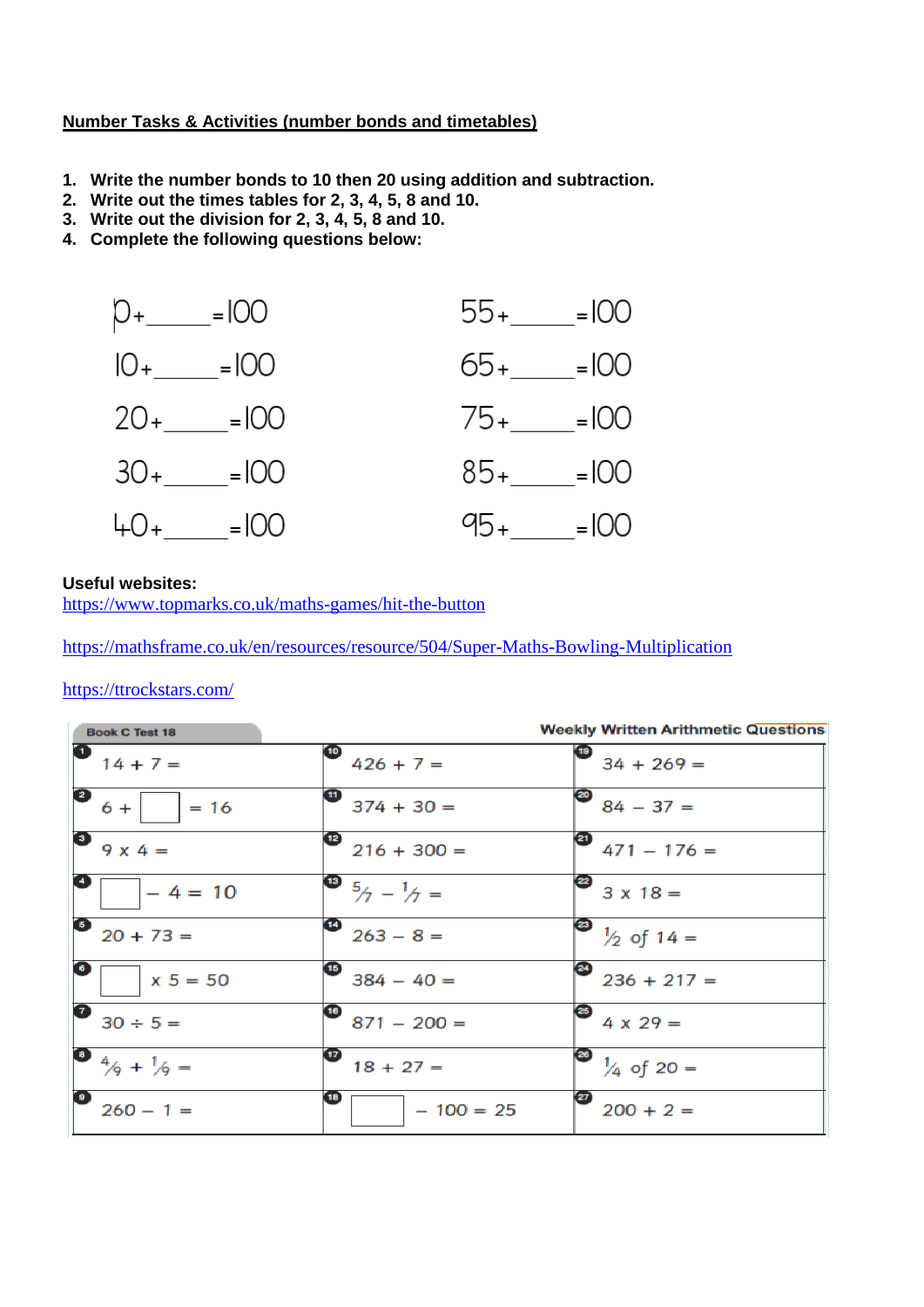**Free Resources** <https://www.twinkl.co.uk/offer> - enter code UKTWINKLHELPS (free access for a month)

#### **Spellings**

**Practise these spellings!**

 **Remember to use the Look, Say, Cover, Write, Check method.** 

# **Year 3 and 4 Statutory Spellings**

| accident     | caught    | eighth     | heard                   | minute       | possible | strange   |
|--------------|-----------|------------|-------------------------|--------------|----------|-----------|
| accidentally | centre    | enough     | heart                   | natural      | potatoes | strength  |
| actual       | century   | exercise   | height                  | naughty      | pressure | suppose   |
| actually     | certain   | experience | history                 | notice       | probably | surprise  |
| address      | circle    | experiment | imagine                 | occasion     | promise  | therefore |
| answer       | complete  | extreme    | increase                | occasionally | purpose  | though    |
| appear       | consider  | famous     | important               | often        | quarter  | although  |
| arrive       | continue  | favourite  | interest                | opposite     | question | thought   |
| believe      | decide    | February   | island                  | ordinary     | recent   | through   |
| bicycle      | describe  | forward    | knowledge               | particular   | regular  | various   |
| breath       | different | forwards   | learn                   | peculiar     | reign    | weight    |
| breathe      | difficult | fruit      | length                  | perhaps      | remember | woman     |
| build        | disappear | grammar    | library                 | popular      | sentence | women     |
| busy         | early     | group      | material                | position     | separate |           |
| business     | earth     | quard      | medicine                | possess      | special  |           |
| calendar     | eight     | guide      | mention                 | possession   | straight |           |
|              |           |            | twinkl visit twinkl.com |              |          |           |